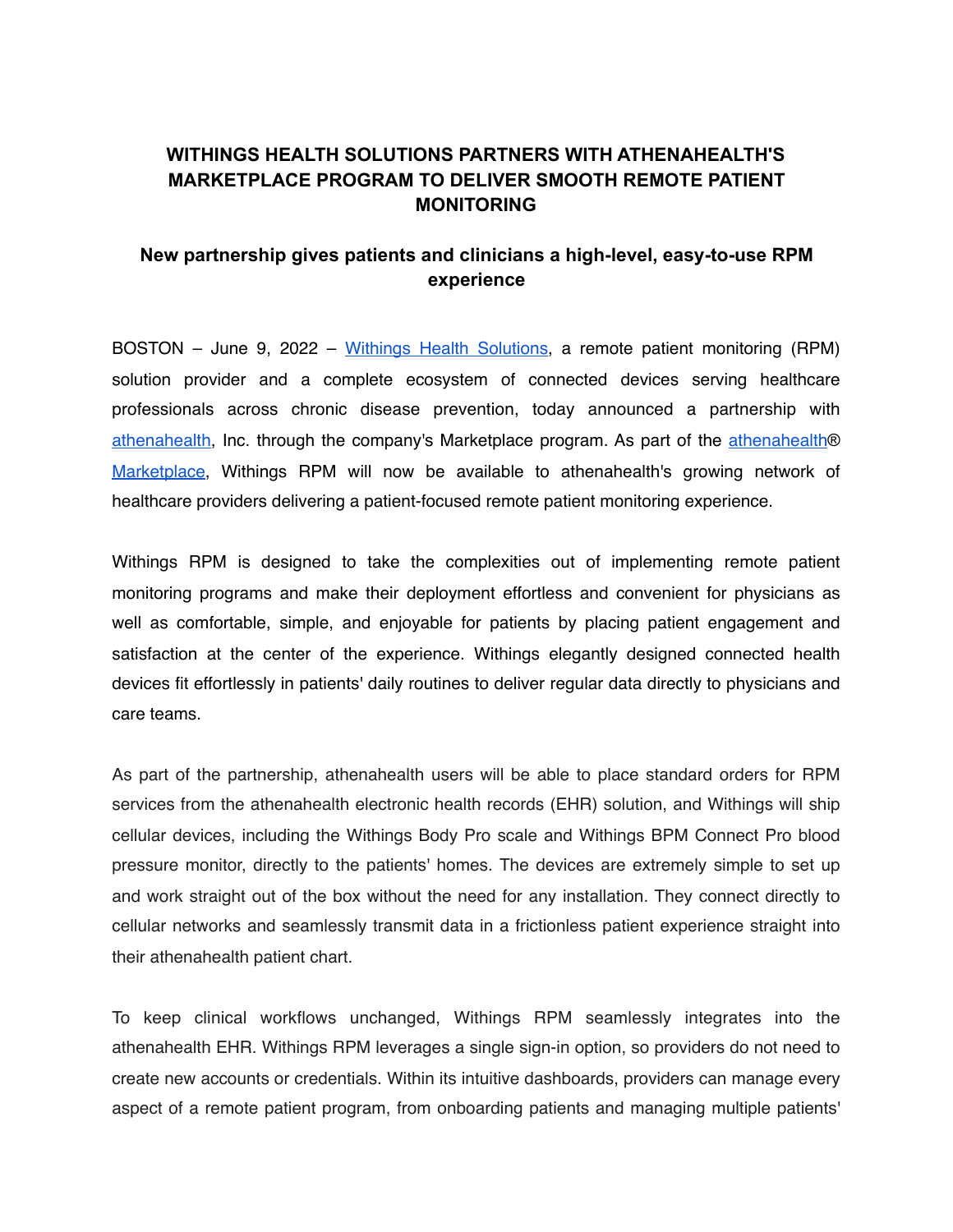charts to setting up reviews and alerts (a patient case is directly created in athenahealth's EHR if the patient's measurements are out of the normality range defined by the providers, and it is assigned to the patient's referring provider) to automatically capturing billing functions. It will soon be possible to automatically create ready-to-submit RPM billing charges in the athenahealth EHR to automate the documentation and claim creation process.

"Withings RPM focuses on simplicity for clinicians and patients, which has been the missing ingredient in the RPM industry until now. We are excited to bring that simplicity to the athenahealth ecosystem," said Antoine Robiliard, Vice President of Withings Health Solutions. "Now, athenahealth users can access Withings RPM and experience its ease-of-use at each step of their clinical workflow as well as deliver the best experience to their patients. With this powerful solution, users can ensure quality data is captured, interpreted, and actioned in ways that save time and money while improving patient outcomes."

athenahealth is a network-enabled, results-oriented software and services company that offers medical records, revenue cycle, patient engagement, and care coordination services for ambulatory and hospital clients nationwide. The company's vision is to build a thriving ecosystem that delivers accessible, high-quality, and sustainable healthcare for all. As a Marketplace partner, Withings Health Solutions joins a community of innovative, like-minded healthcare professionals who are looking to bring best-in-class solutions to the athenahealth provider base.

To learn more about Withings Health Solutions' new integrated application, please visit the [product listing page on the Marketplace](https://marketplace.athenahealth.com/product/withings-health-solutions).

#### **About Withings Health Solutions**

Health Solutions is a dedicated division of connected health leader Withings, serving healthcare professionals across chronic disease prevention and management, remote patient monitoring, clinical research, and more. Its mission is to bridge the gap between patients and their care teams by continuously and effortlessly providing healthcare professionals with medical-grade data generated by patients from an ecosystem of connected devices. The Withings portfolio includes connected scales, blood pressure monitors, an advanced sleep system, a smart temporal thermometer, and hybrid smartwatches. It also includes data connectivity options as well as a remote patient monitoring platform. For more than a decade, Withings has built an expertise in user experience, engagement, and retention. Withings Health Solutions extends